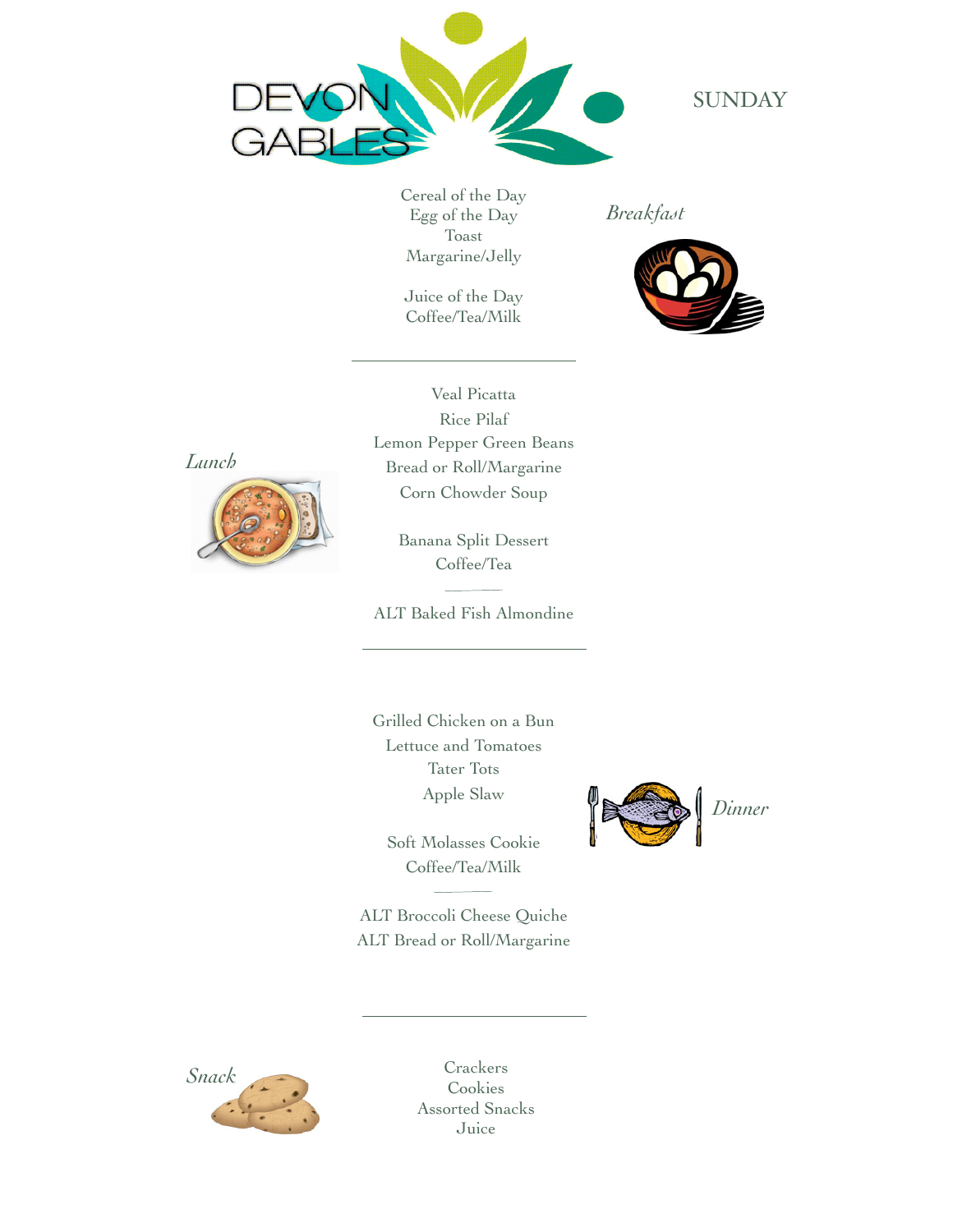

#### **MONDAY**

Cereal of the Day Egg of the Day Biscuit and Country Gravy

> Juice of the Day Coffee/Tea/Milk

*Breakfast*



Pork Cutlet with Sour Cream Sauce Buttered Noodles Dilled Carrots Bread or Roll/Margarine Beef and Barley Soup



Emerald Pears Coffee/Tea

ALT Swedish Meatballs with Gravy

Roast Beef Gravy Mashed Potatoes Peas and Pearl Onions Bread or Roll/Margarine



Lemon Poppyseed Cake Coffee/Tea/Milk

ALT Baked Chicken and Gravy

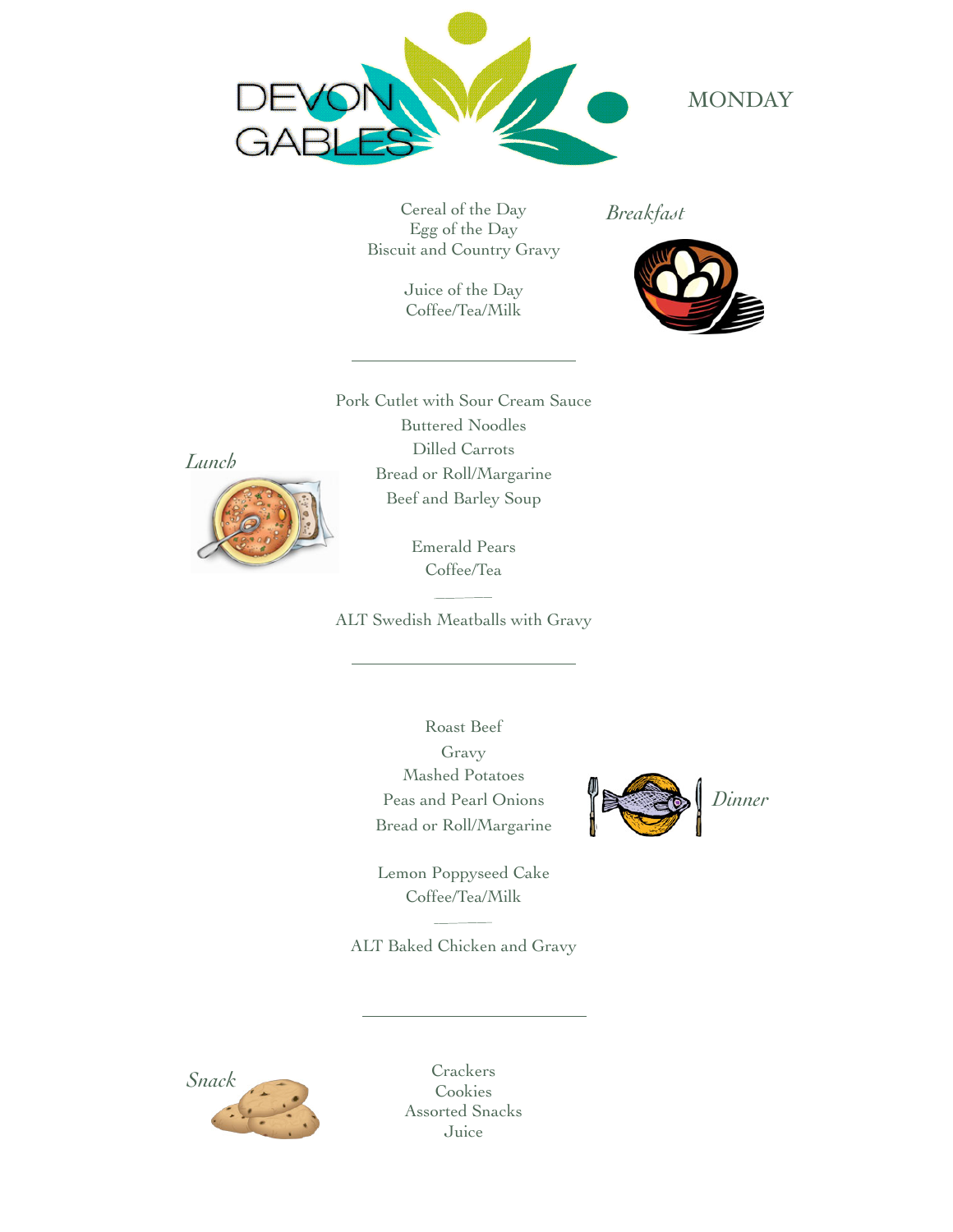

### TUESDAY

Cereal of the Day French Toast Breakfast Meat

Juice of the Day Coffee/Tea/Milk

*Breakfast*



Fillet of Fish with Lemon Butter Parslied Red Potatoes Zucchini and Yellow Squash Bread or Roll/Margarine

*Lunch*



Navy Bean Soup Pear Custard Bar

Coffee/Tea 

ALT BBQ Beef

Turkey a la King *over* Puff Pastry Shell Confetti Corn Tossed Salad

Cranberry Sorbet Coffee/Tea/Milk

ALT Scalloped Potatoes with Ham ALT Bread or Roll/Margarine



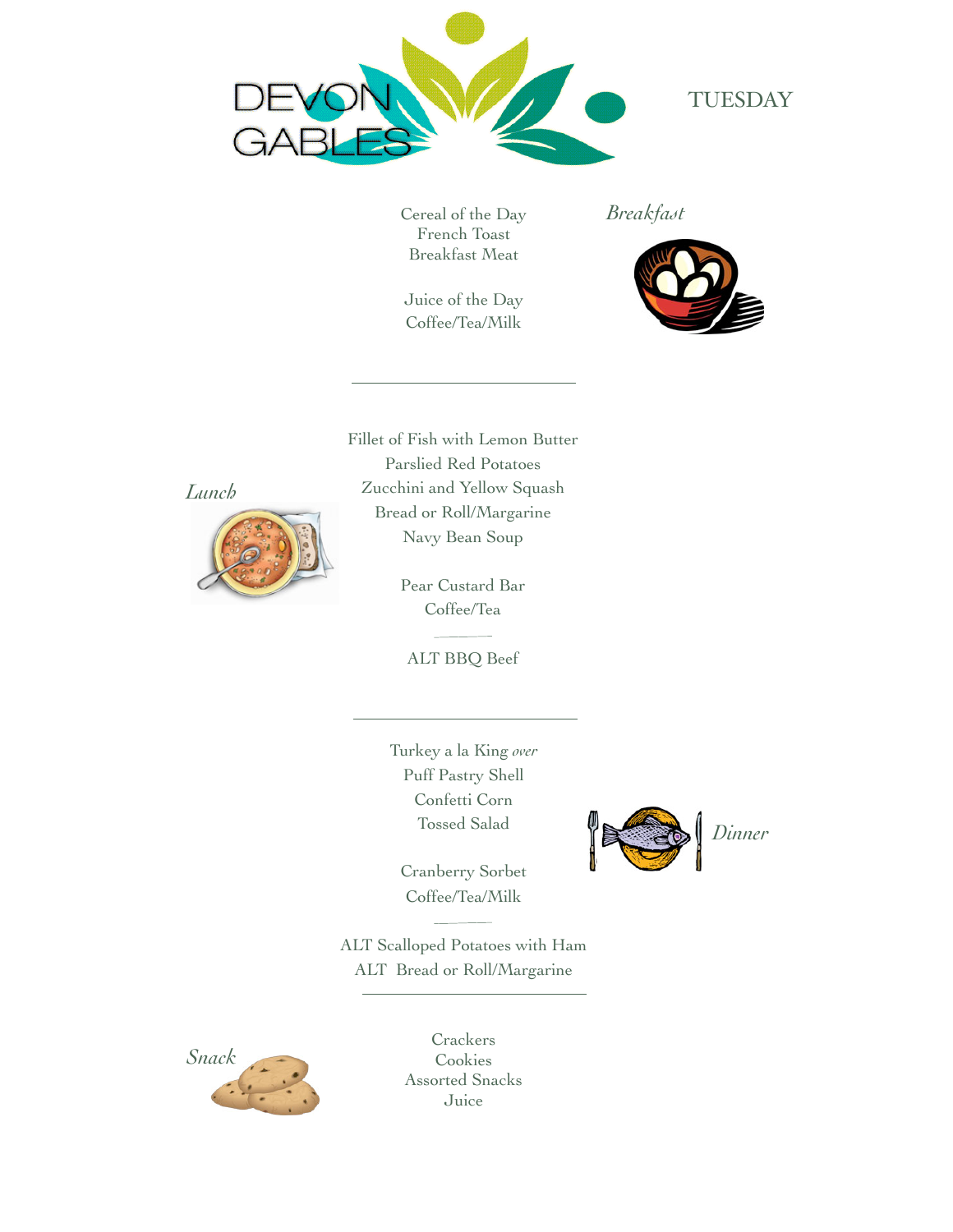

# WEDNESDAY

Cereal of the Day Egg of the Day Coffee Cake Seasonal Fresh Fruit

Juice of the Day Coffee/Tea/Milk

*Breakfast*



*Lunch*



Cheeseburger on a Bun Sliced tomato, Onion and Lettuce Leaf Potato Salad Chicken and Rice Soup

> Snickerdoodle Cookie Coffee/Tea

ALT Bratwurst on a Bun ALT Sauerkraut

Baked Ziti Pasta Italian Blend Vegetables Herb Bread

Apple Streusel Cake Coffee/Tea/Milk

ALT Chicken Caesar Salad



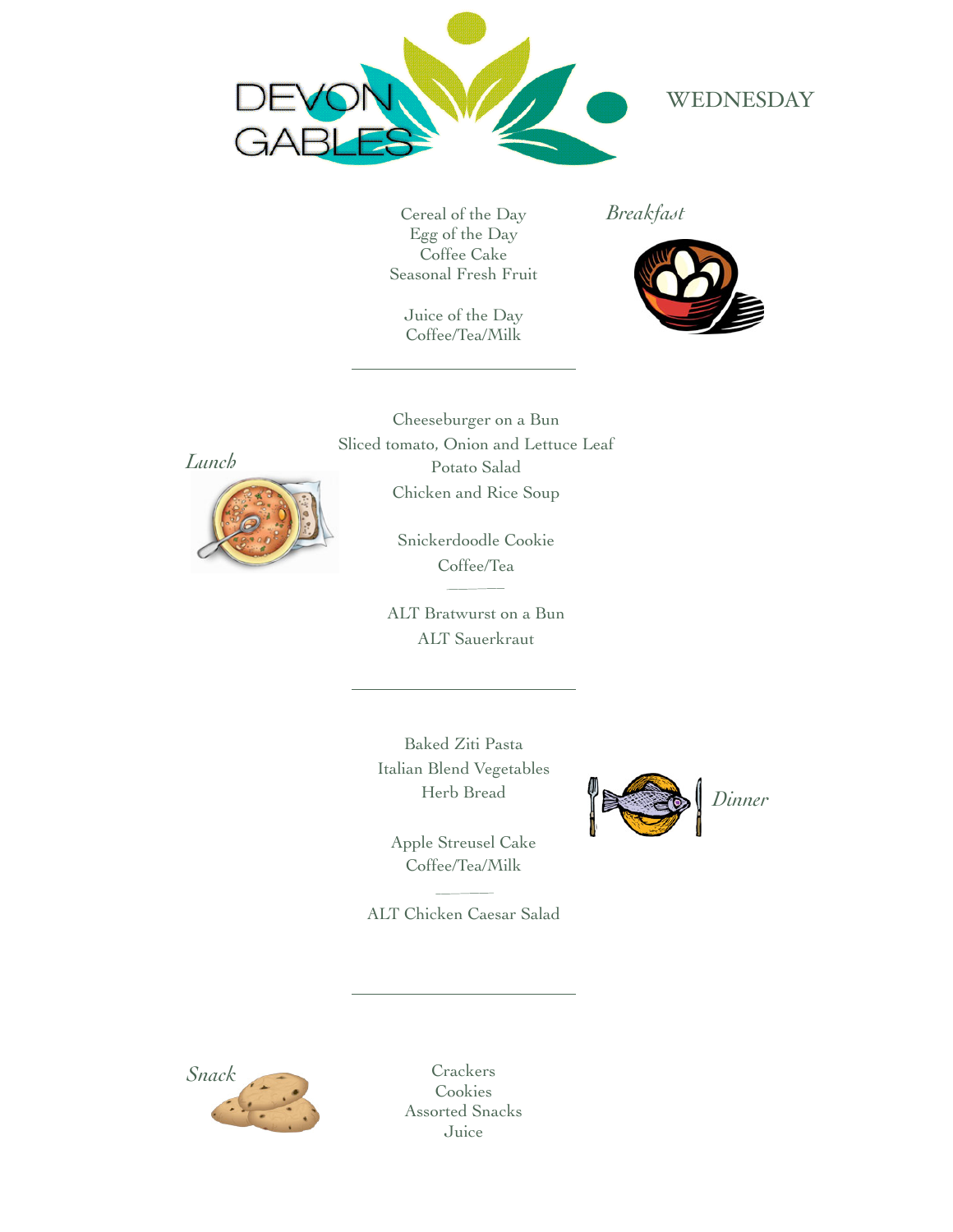

## THURSDAY

Cereal of the Day Scrambled Eggs with Ham Toast Margarine/Jelly

> Juice of the Day Coffee/Tea/Milk

*Breakfast*



*Lunch*



Rosemary Roast Pork Spiced Sweet Potato Spears Broccoli Polonaise Calico Bean Soup

Fruited Gelatin with Topping Coffee/Tea

> ALT Beef Lasagna ALT Garlic Bread

Beef Stew with Vegetables **Crackers** Marinated Cucumbers Cheese Biscuit

> Peanut Butter Bar Coffee/Tea/Milk

ALT Cheese Pizza ALT Mixed Green Salad



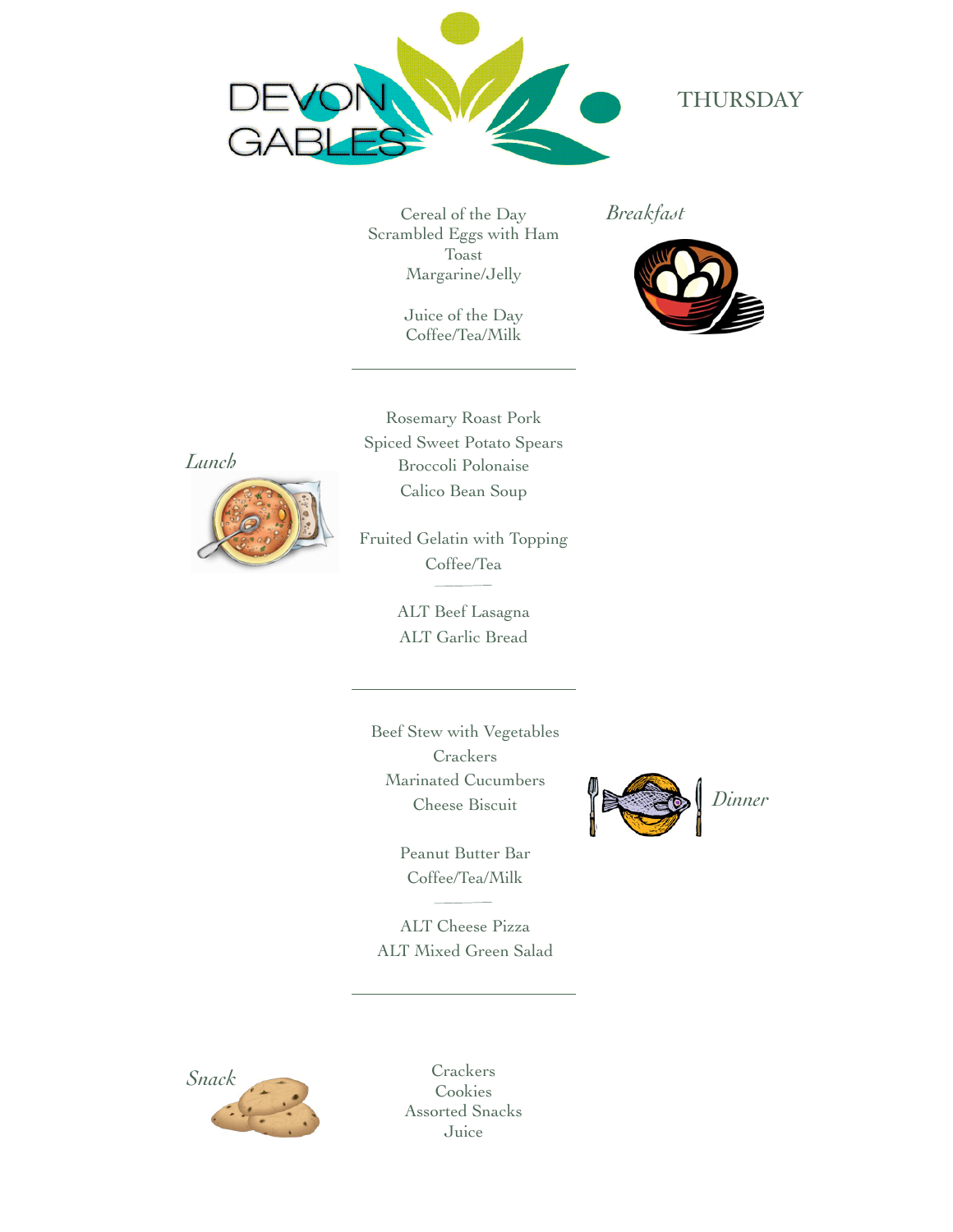

## FRIDAY

Cereal of the Day Pancakes Breakfast Meat

Juice of the Day Coffee/Tea/Milk

*Breakfast*



*Lunch*



BBQ Glazed Chicken Baked Beans Garden Salad Cornbread/Margarine Tortilla Soup

Ice Cream Sandwich Coffee/Tea

ALT Crispy Pork Steak ALT Gravy

Fish and Chips Tartar Sauce Sweet and Sour Coleslaw Bread or Roll/Margarine



Lime Chiffon Desert Coffee/Tea/Milk

ALT Turkey Pastrami Sandwich with Lettuce Leaf, Sliced Tomato and Onion ALT Melon Wedge